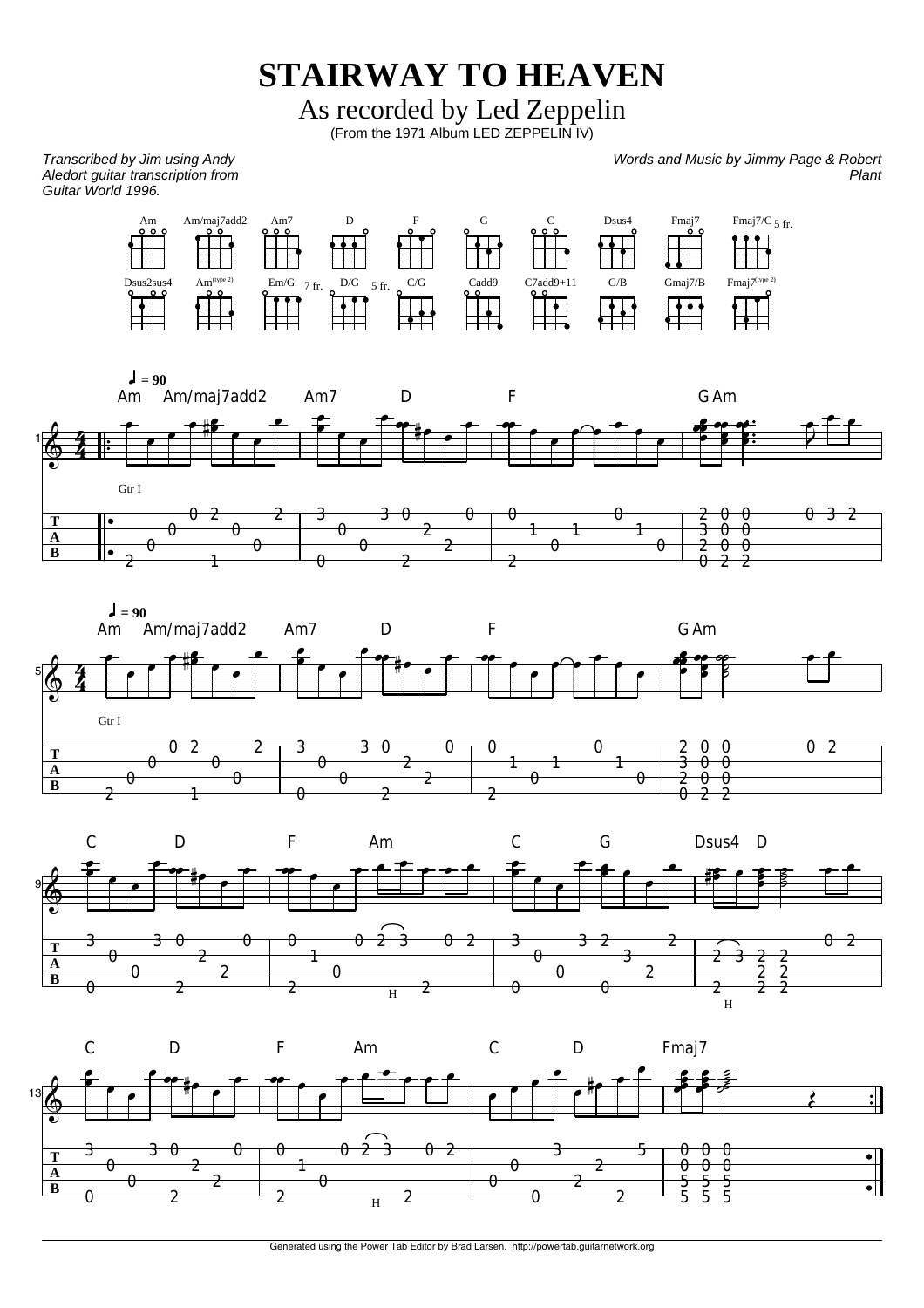

Generated using the Power Tab Editor by Brad Larsen. http://powertab.guitarnetwork.org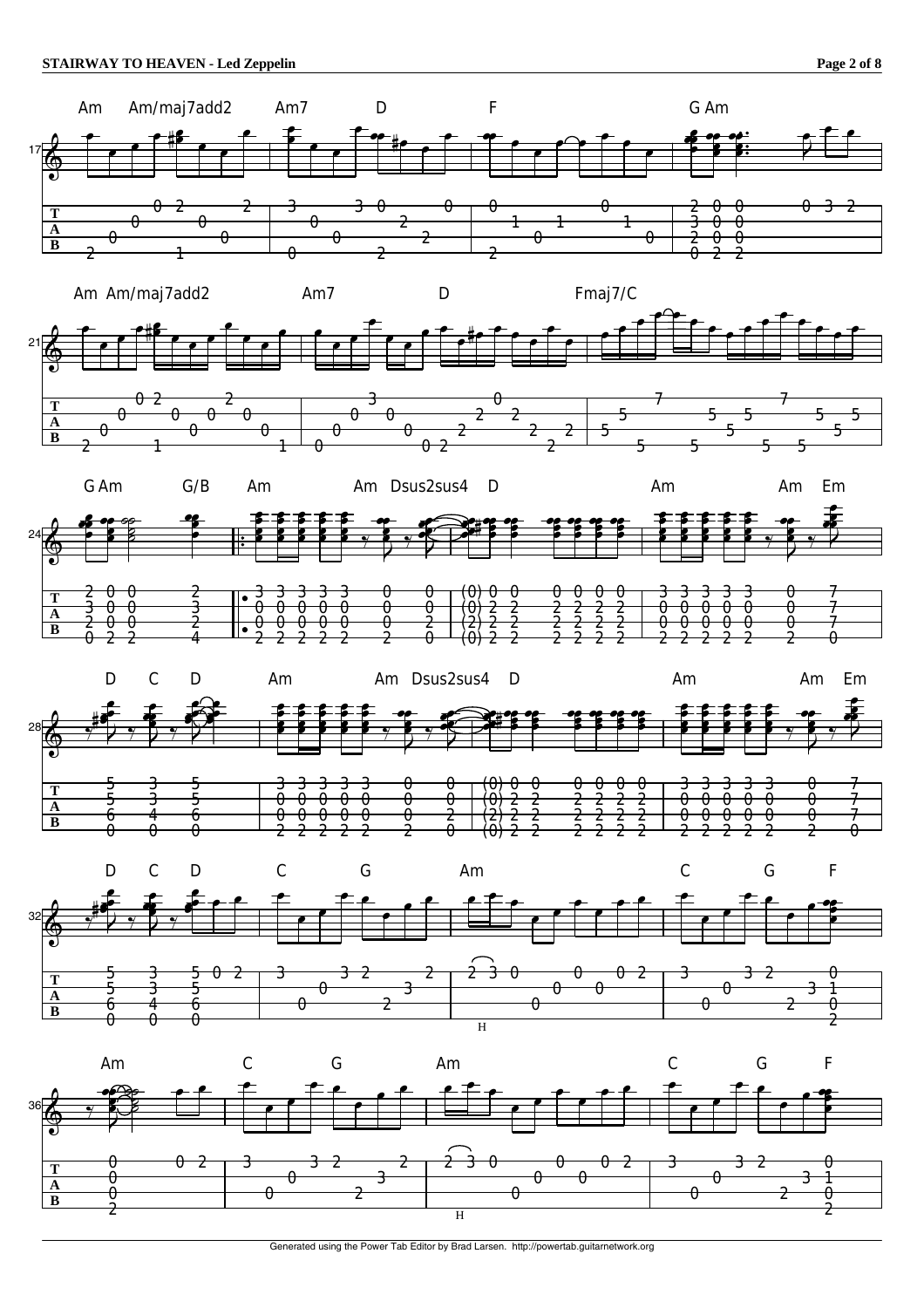







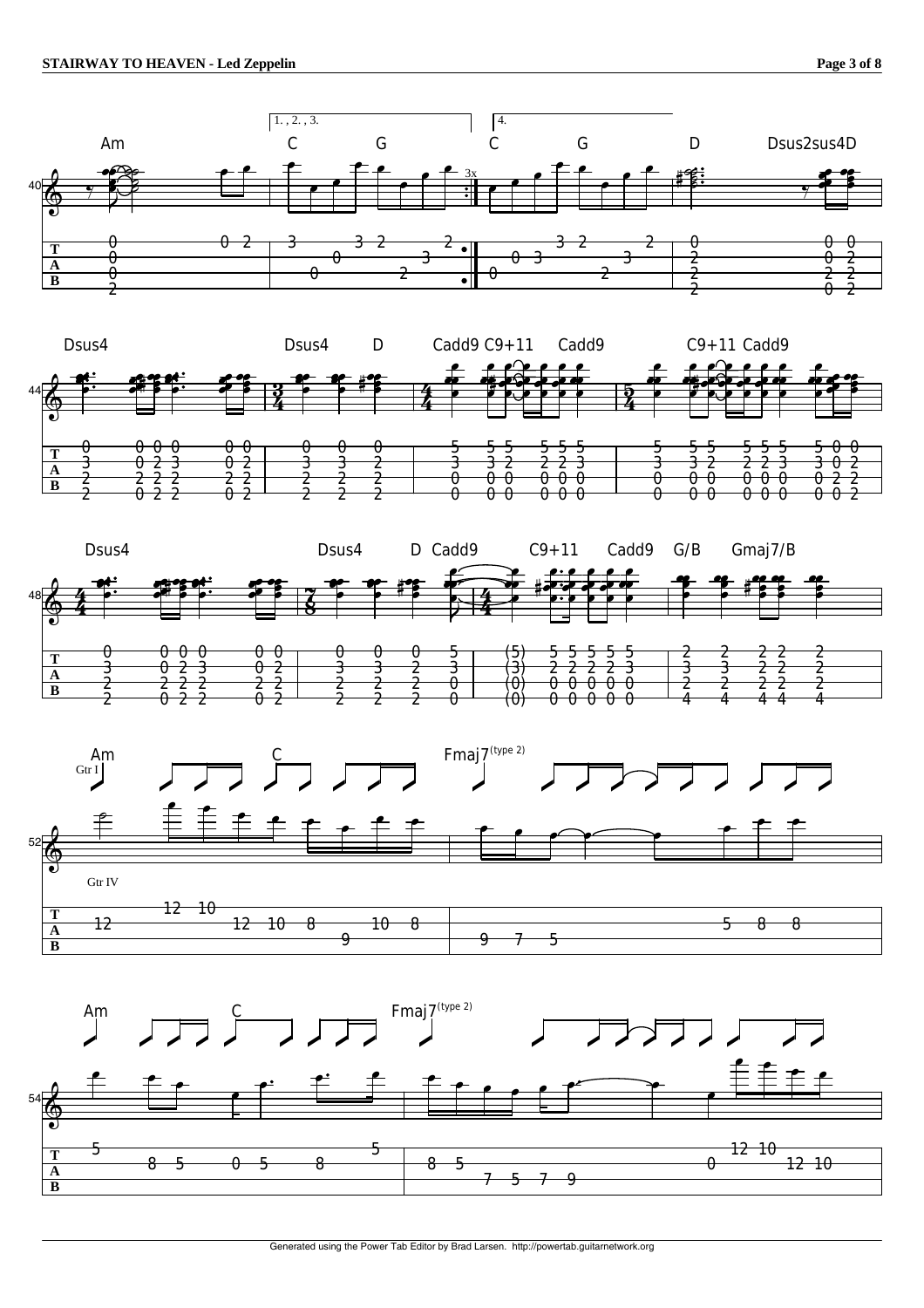





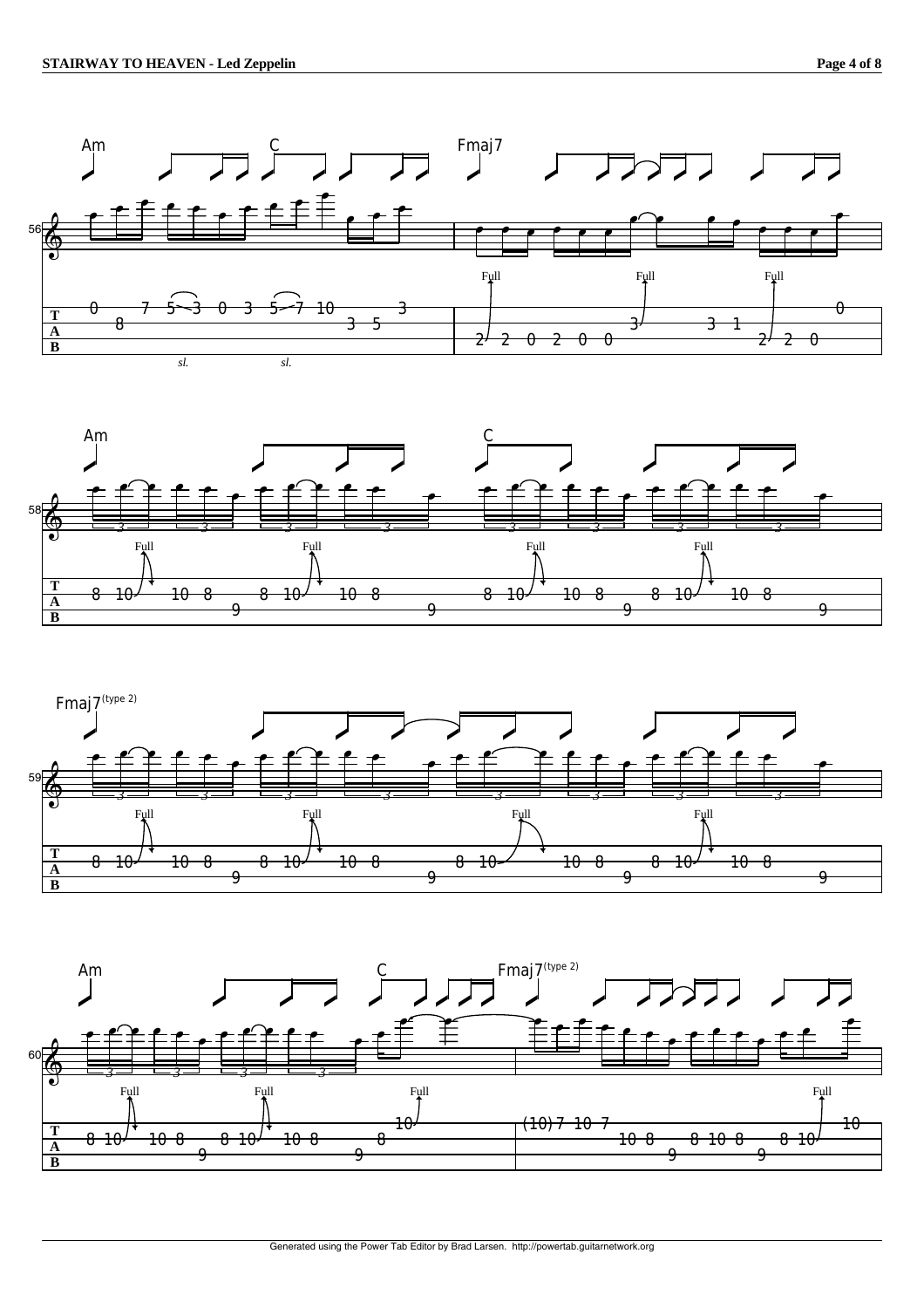

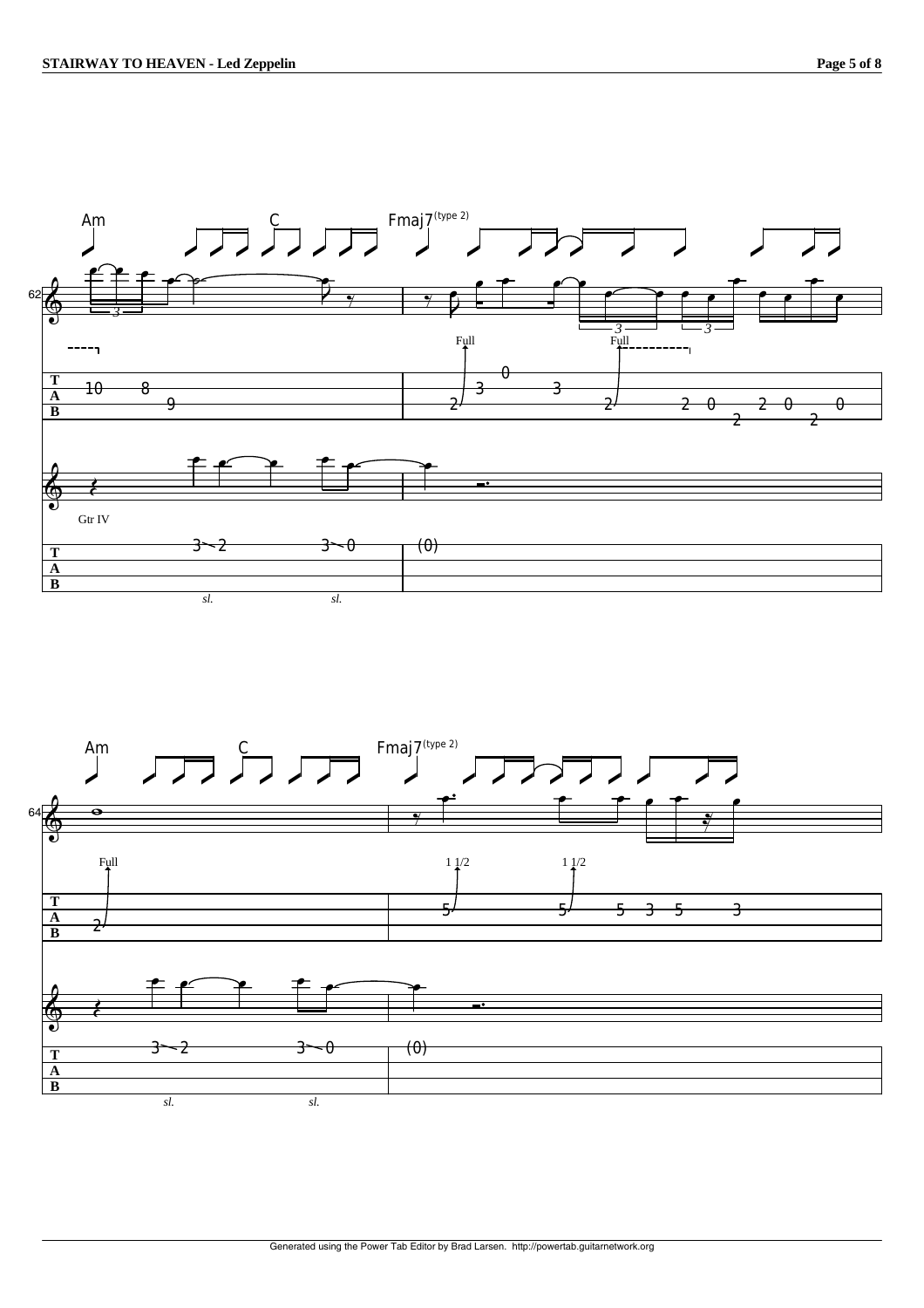**B**









Generated using the Power Tab Editor by Brad Larsen. http://powertab.guitarnetwork.org

*sl.*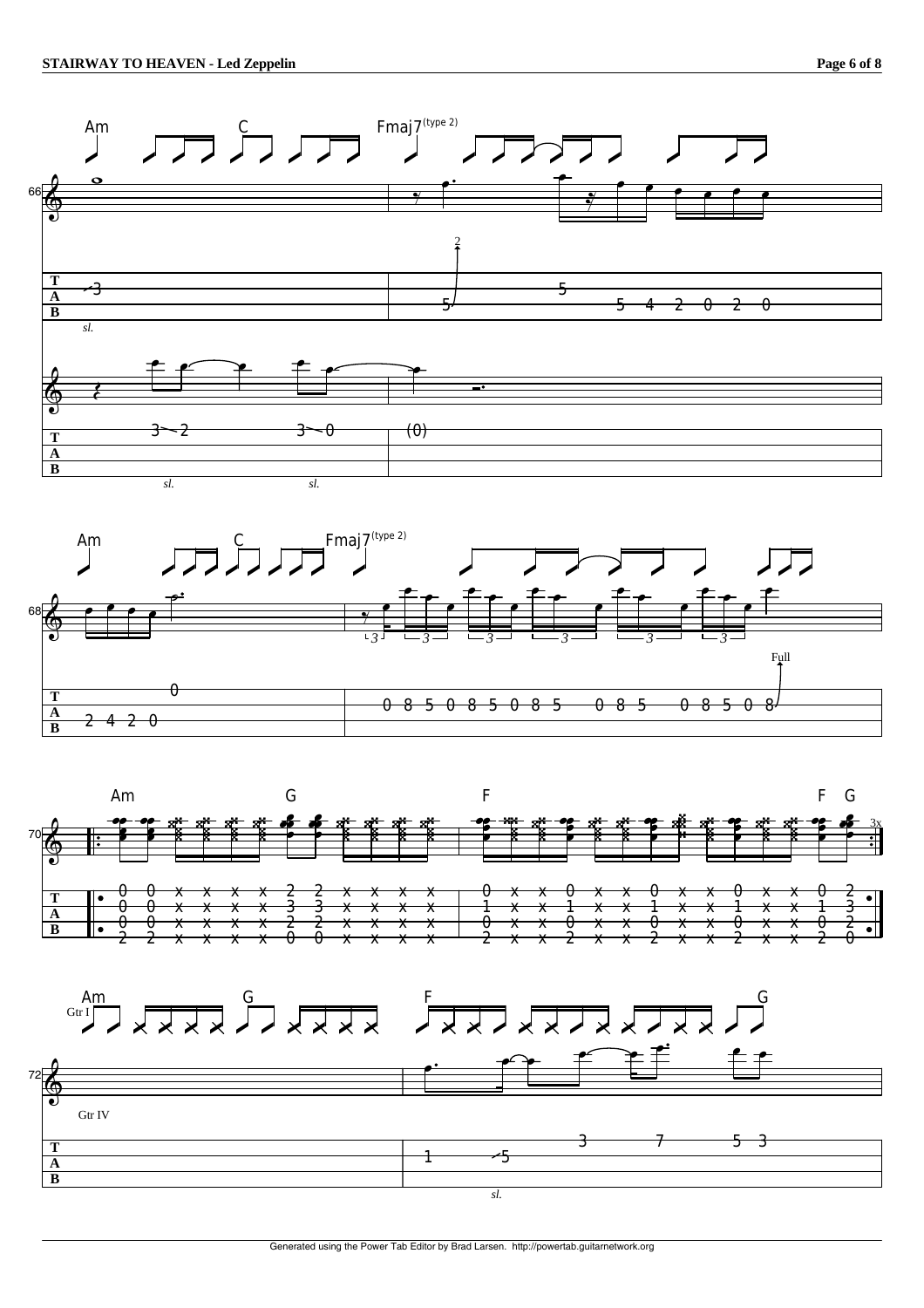